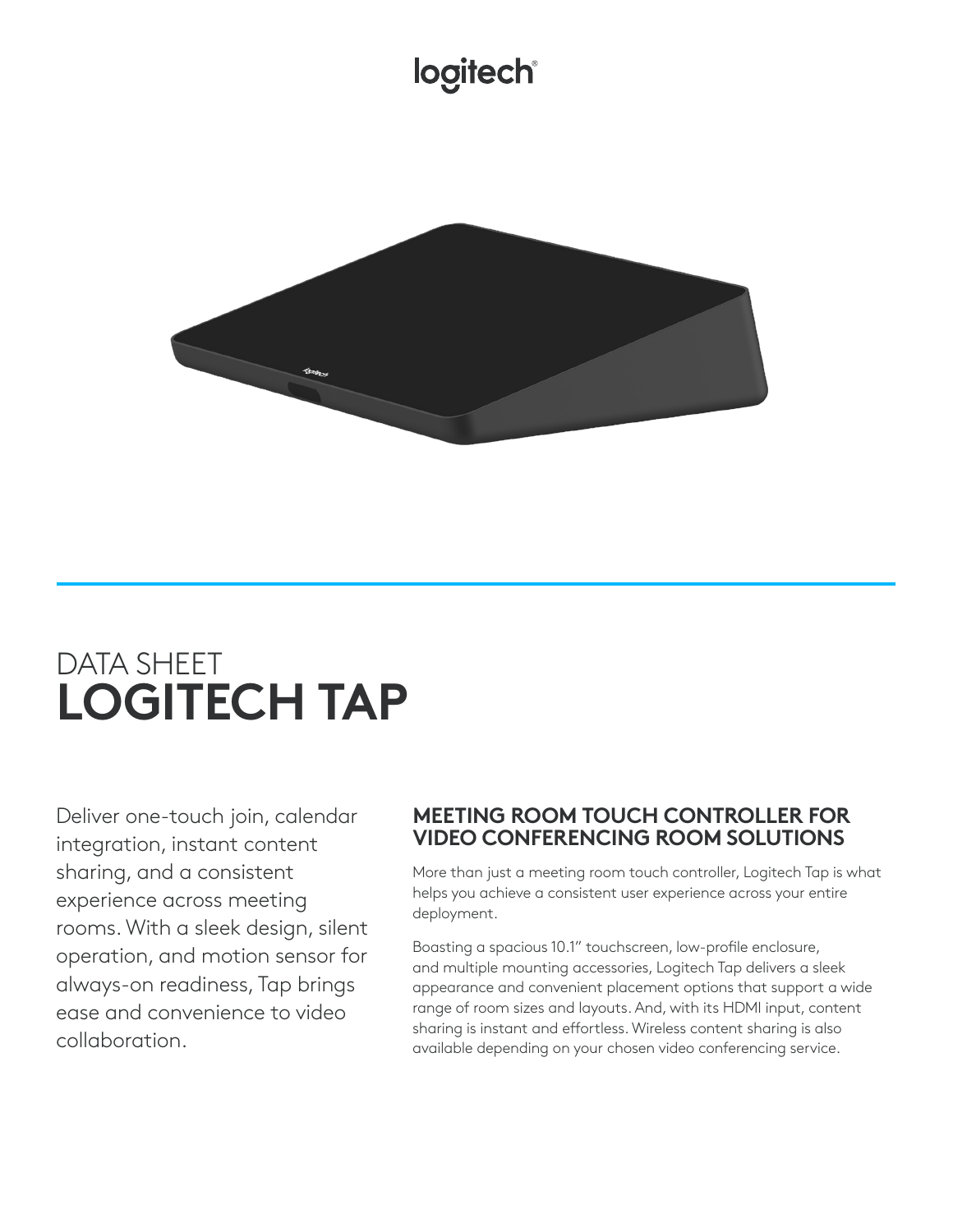## **FEATURES & BENEFITS** LOGITECH TAP



- **One-touch join:** Easily start and join meetings with just one tap.
- **<sup>2</sup> 10.1" touch display:** Spacious and responsive touch screen resists fingerprints and glare for high legibility and easy operation.
- **<sup>3</sup> Sleek, low profile:** Comfortable 14° angle allows for easy viewing, while providing an unobtrusive presence in the room.
- **<sup>4</sup> Always-on readiness:** Built-in motion sensor saves power when idle, and powers on when a person approaches.
- **Headphone jack:** Extends the host computer's wired audio capabilities to the tabletop, ideal for private conversations and for the hearing-impaired.
- **Dual cable exits:** A sturdy metal cover with removable bottom and rear exits keep cables tidy and secure.
- **<sup>7</sup> Clean cable management:** Built-in cable retention and strain relief system hides the cable entirely within its enclosure, and secures it to prevent unwanted disconnections.
- **USB accessory port:** Connect an accessory such as a USB speakerphone.
- **9 HDMI input for content sharing: Provides** instant wired content sharing when used with Google Meet™, Microsoft Teams Rooms™, and Zoom Rooms™.
- **10 Anti-theft protection:** Keep Tap securely in place by connecting a security cable to one of Tap's two Kensington lock slots, one on the bottom and another at the back.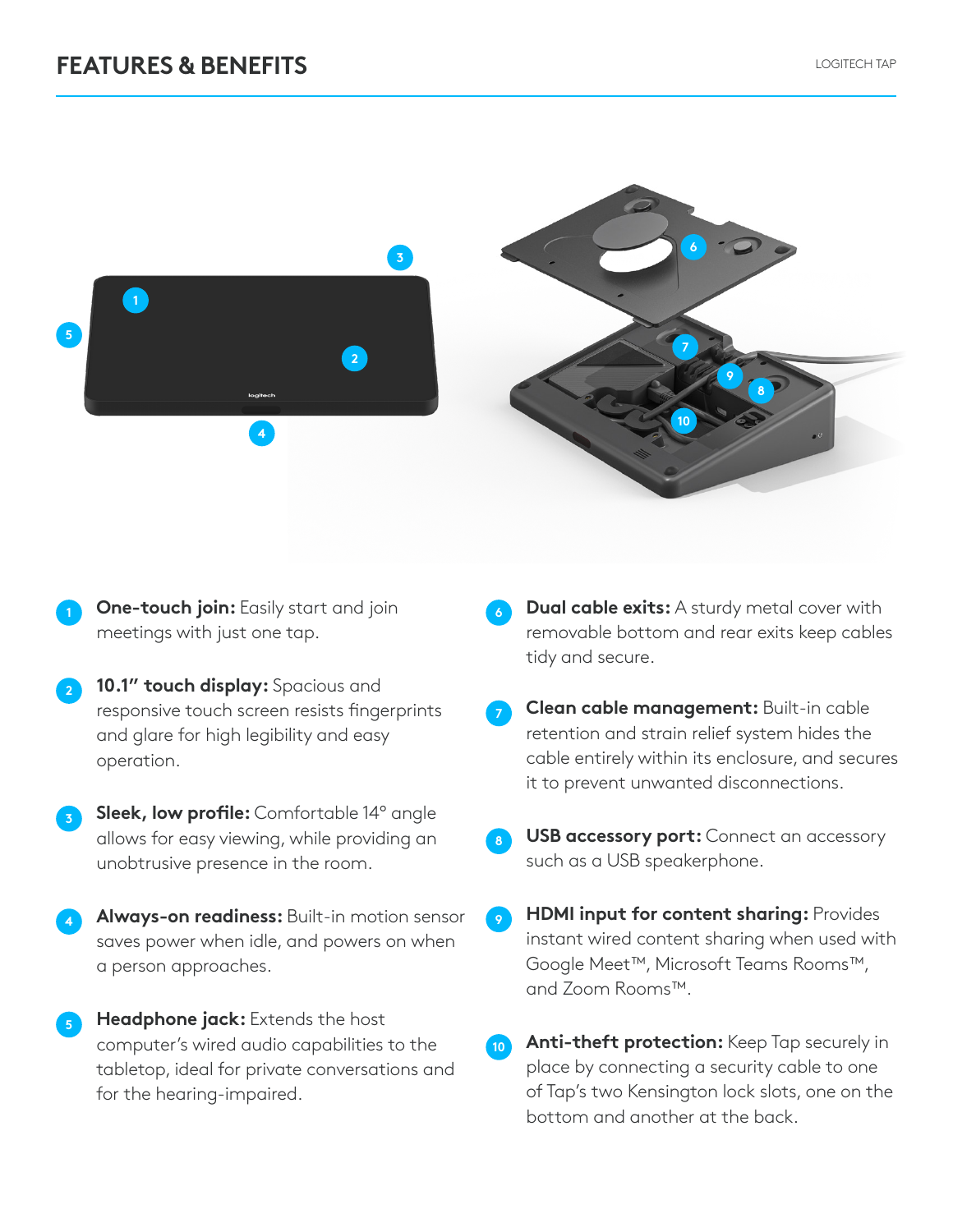# **ENTERPRISE READY**



#### **Clean Installation**

Flexible cabling lets you locate Tap near participants for convenient operation while installing the host computer in a cabinet, beneath a table, or behind a display.



### **Multiple Mounting Options**

Secure Tap flat to the table, raise the viewing angle, or mount it on the wall to conserve space, minimize cabling, and optimize the user experience.

# **ROOM SOLUTIONS WITH LOGITECH TAP**

Easily deploy video meetings with pre-configured Logitech room solutions for Google Meet™ and Microsoft Teams™, which include everything you need - Tap, a conference camera or video bar, and PC compute - to start building meeting rooms of virtually any shape or size.





### **Find Your Perfect Match**

Tap works seamlessly with Logitech's lineup of PC-based video bars and modular systems for small, medium, and large rooms.



### **Laptop Link for Meeting Rooms**

Add bring-your-own-device versatility with Logitech Swytch, a convenient way to use the room's display and conference camera with any video meeting or webinar application.